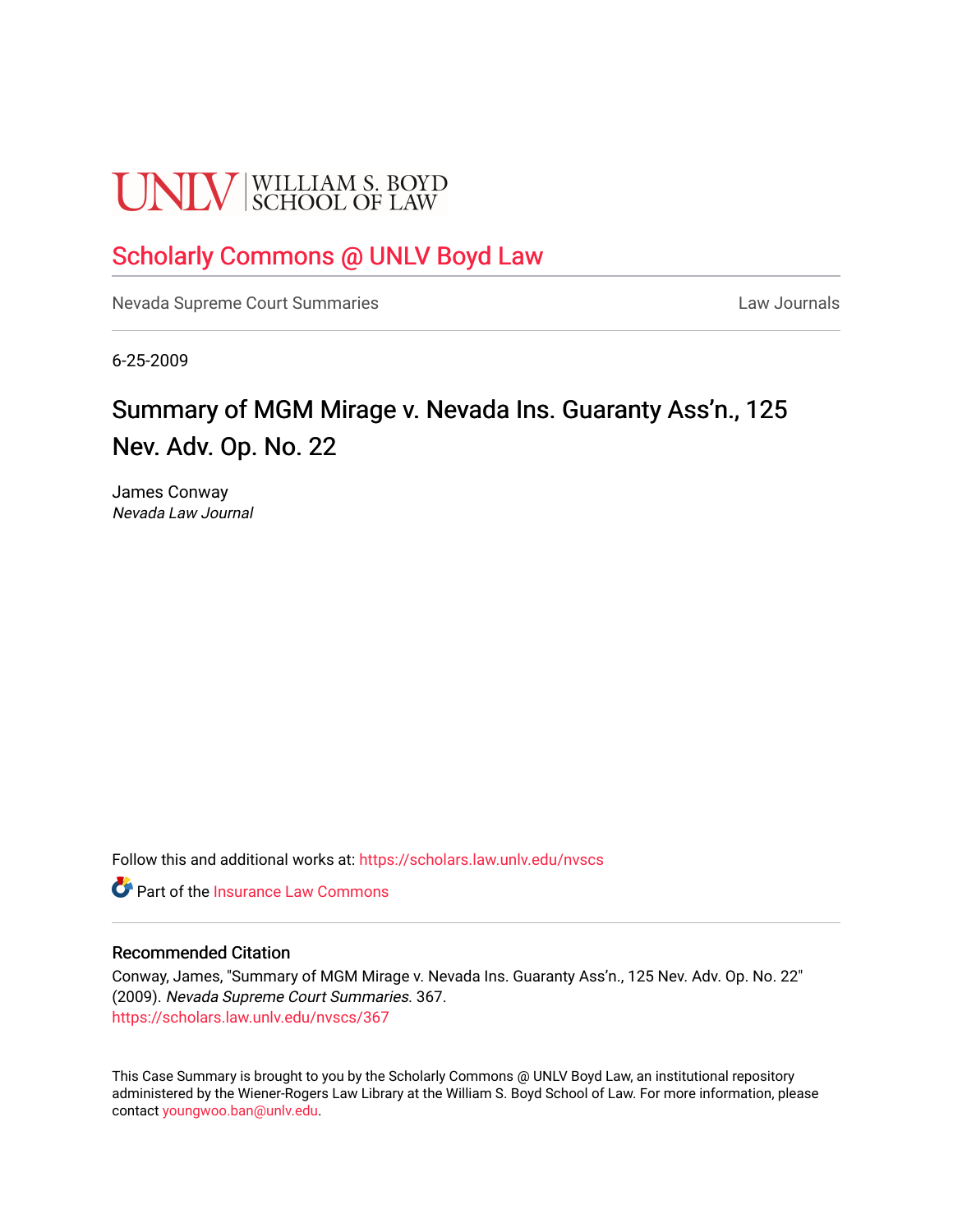### *MGM Mirage v. Nevada Ins. Guaranty Ass'[n.](#page-1-0)***, 125 Nev. Adv. Op. No. 22 (June 25, 2009)[1](#page-1-0)**

## **INSURANCE LAW – STATUTORY INTERPRETATION**

#### **Summary**

 Appeal from a district court order holding that self-insured employers under Nevada's Workers' Compensation Act can not seek reimbursement from the Nevada Insurance Guaranty Association for amounts that should have been paid by appellant's insolvent excess insurance carrier.

#### **Disposition/Outcome**

 The Supreme Court of Nevada determined that appellants, MGM Mirage and Steel Engineers, Inc., are not insurers for purposes of the Nevada Insurance Guaranty Association Act. As a result, self-insured employers under the Workers' Compensation Act are not barred from recovering payment from the Nevada Insurance Guaranty Association for covered workers' compensation claims payable by their insolvent excess insurance carrier.

#### **Factual and Procedural Background**

 Appellants MGM Mirage and Steel Engineers, Inc. (MGM and SEI), are employers in the state of Nevada who operate as self-insured employers. Both employers contracted with Reliance National Insurance Company for their excess insurance policies. In October 2001, the Commonwealth Court of Pennsylvania declared Reliance Insurance Company, including Reliance National Insurance Company, insolvent and entered an order of liquidation. MGM and SEI were required to pay workers' compensation funds to employees whose claims were pending at the time Reliance became insolvent. Under NRS 687A.060, the Nevada Insurance Guaranty Association (NIGA) is responsible for paying insolvent insurers' unpaid covered claims. NIGA filed a complaint in district court seeking a declaration of the term "insurer" under the NIGA Act to determine whether MGM and SEI fell within the NIGA Act's definition of "insurer," which would place MGM and SEI's claims outside the scope of "covered claims" under the NIGA Act and prohibit NIGA from paying the claims.

 The district court concluded that summary judgment was appropriate because there were no factual disputes and the sole issue presented was one of statutory construction. The court determined that the definition of "insurer" under NRS 616A.270 of the Workers Compensation Act must be read consistently with the NIGA Act. Furthermore, the court determined that the Workers' Compensation Act's definition of "insurer" was applicable to the NIGA Act and that MGM and SEI were insurers under the NIGA Act. As a result, the court held that MGM and SEI were precluded from seeking reimbursement from NIGA. MGM and SEI appealed.

<u>.</u>

<span id="page-1-0"></span><sup>&</sup>lt;sup>1</sup> By James Conway.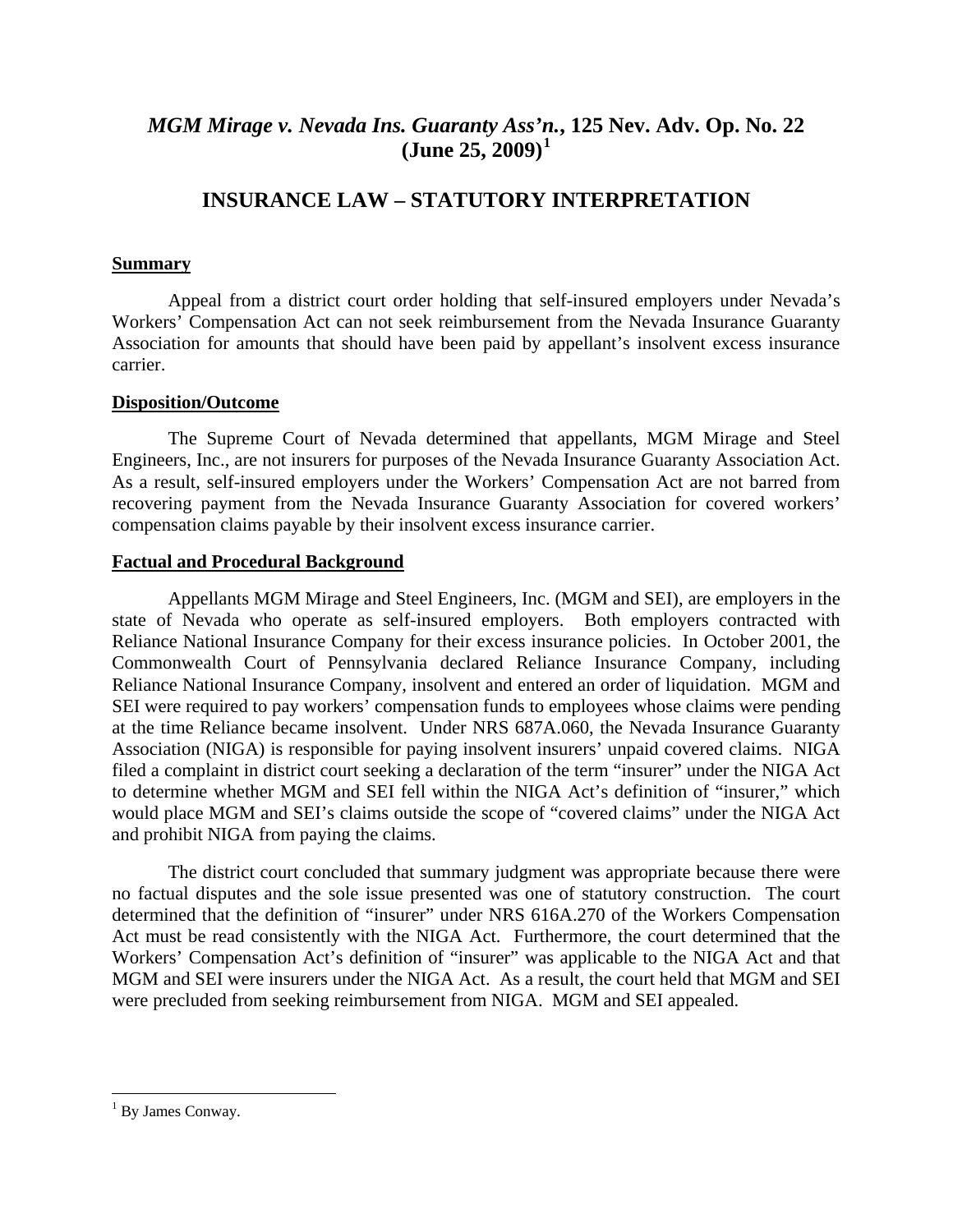#### **Discussion**

 The Court addressed the issue of whether a self-insured employer, as defined in the Workers' Compensation Act, qualifies as an insurer for purposes of the NIGA Act, thus precluding recovery from the NIGA fund. The NIGA Act was enacted by Nevada's Legislature in order to provide limited protection for insureds in the event that their insurers become insolvent. NIGA is a nonprofit, unincorporated, legal entity that provides insurance benefits to individuals and entities whose insurers have become insolvent.<sup>[2](#page-2-0)</sup> However, the Legislature allowed employers to opt out of Nevada's workers compensation system and self insure by becoming liable for the claims of their injured employees. The self-insured employer must obtain excess insurance in order to provide protection against a catastrophic loss.<sup>[3](#page-2-1)</sup>

#### Statutory Interpretation of NRS 687A.0332(2)(a)

 The issue of whether self-insured employers constitute insurers for NIGA Act purposes is an issue of first impression for the Supreme Court of Nevada and requires the Court to engage in statutory interpretation. MGM and SEI argue that a plain reading of the NIGA Act demonstrates that neither employer is an insurer and that NIGA is obligated to pay their claims as a result. NIGA asserts that the term "insurer," as used in the NIGA Act, is ambiguous and requires the court to look outside the statutory scheme. NIGA further argued that because the Workers' Compensation Act defines "insurer" to include self-insured employers, self-insured employers are insures under the NIGA Act as well.

#### Plain Meaning of "Insurer" under NRS 687A.033(2)(a)

 The Court noted that NRS 687A.033(a)(2) of the NIGA Act excludes coverage for claims that are due an insurer. However, the Legislature did not define "insurer" under the NIGA Act. The Court concluded that the term "insurer" under NRS 687A.033(a)(2) has a plain meaning and that MGM and SEI do not fall within a reasonable connotation of the term.

 The Court looked to other chapters in the Nevada Revised Statutes and the Nevada Insurance Code for various statutory definitions of "insurer."[4](#page-2-2) The general provisions governing the insurance title defines "insurer" as "every person engaged as principal and as indemnitor, surety or contractor in the business of entering into contracts of insurance.<sup>[5](#page-2-3)5</sup>

 In addition, the Court noted that other statutes in Nevada's insurance title define "insurer" as one that engages in the business of insurance and have defined "insurer" in the same manner as NRS [6](#page-2-4)79A.100. $^{6}$  The Court continued by stating that self-insured employers are not defined as "insurers" anywhere in Nevada's insurance title. The Court concluded that the Legislature's substantial use of "insurer" to describe persons or entities in the business of insurance militates in favor of concluding that the NIGA Act's reference to "insurer" plainly addresses an insurance

 $\overline{a}$ <sup>2</sup> Nev. Rev. Stat. §§ 687A.040, 687A.060.<br><sup>3</sup> Nev. Rev. Stat. § 616B 300(1)

<span id="page-2-1"></span><span id="page-2-0"></span> $3$  Nev. Rev. Stat. § 616B.300(1).

<span id="page-2-2"></span>NEV. REV. STAT. Chapters 679A through 697 comprise the Nevada Insurance Code (Title 57). The NIGA Act falls within this title and the general provisions governing Title 57 are contained in NEV. REV. STAT. Chapter 679A.

<span id="page-2-3"></span> $5$  Nev. Rev. Stat. § 679A.100.

<span id="page-2-4"></span>NEV. REV. STAT. §§ 692A.100, 696B.120.